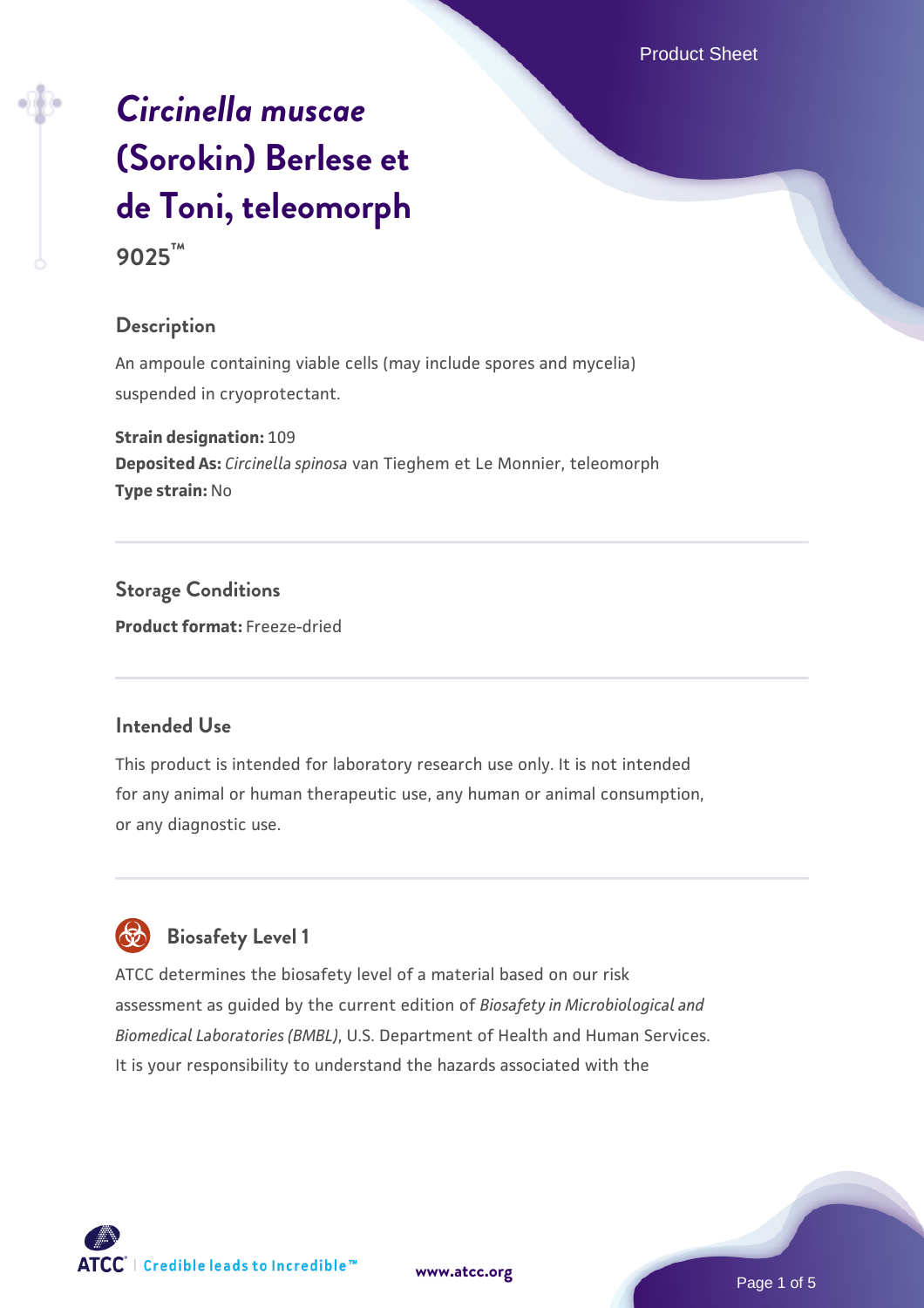#### **9025**

material per your organization's policies and procedures as well as any other applicable regulations as enforced by your local or national agencies.

ATCC highly recommends that appropriate personal protective equipment is always used when handling vials. For cultures that require storage in liquid nitrogen, it is important to note that some vials may leak when submersed in liquid nitrogen and will slowly fill with liquid nitrogen. Upon thawing, the conversion of the liquid nitrogen back to its gas phase may result in the vial exploding or blowing off its cap with dangerous force creating flying debris. Unless necessary, ATCC recommends that these cultures be stored in the vapor phase of liquid nitrogen rather than submersed in liquid nitrogen.

# **Certificate of Analysis**

For batch-specific test results, refer to the applicable certificate of analysis that can be found at www.atcc.org.

#### **Growth Conditions**

**Medium:**  [ATCC Medium 336: Potato dextrose agar \(PDA\)](https://www.atcc.org/-/media/product-assets/documents/microbial-media-formulations/3/3/6/atcc-medium-336.pdf?rev=d9160ad44d934cd8b65175461abbf3b9) **Temperature:** 26°C

#### **Notes**

No special notes.

Additional, updated information on this product may be available on the ATCC

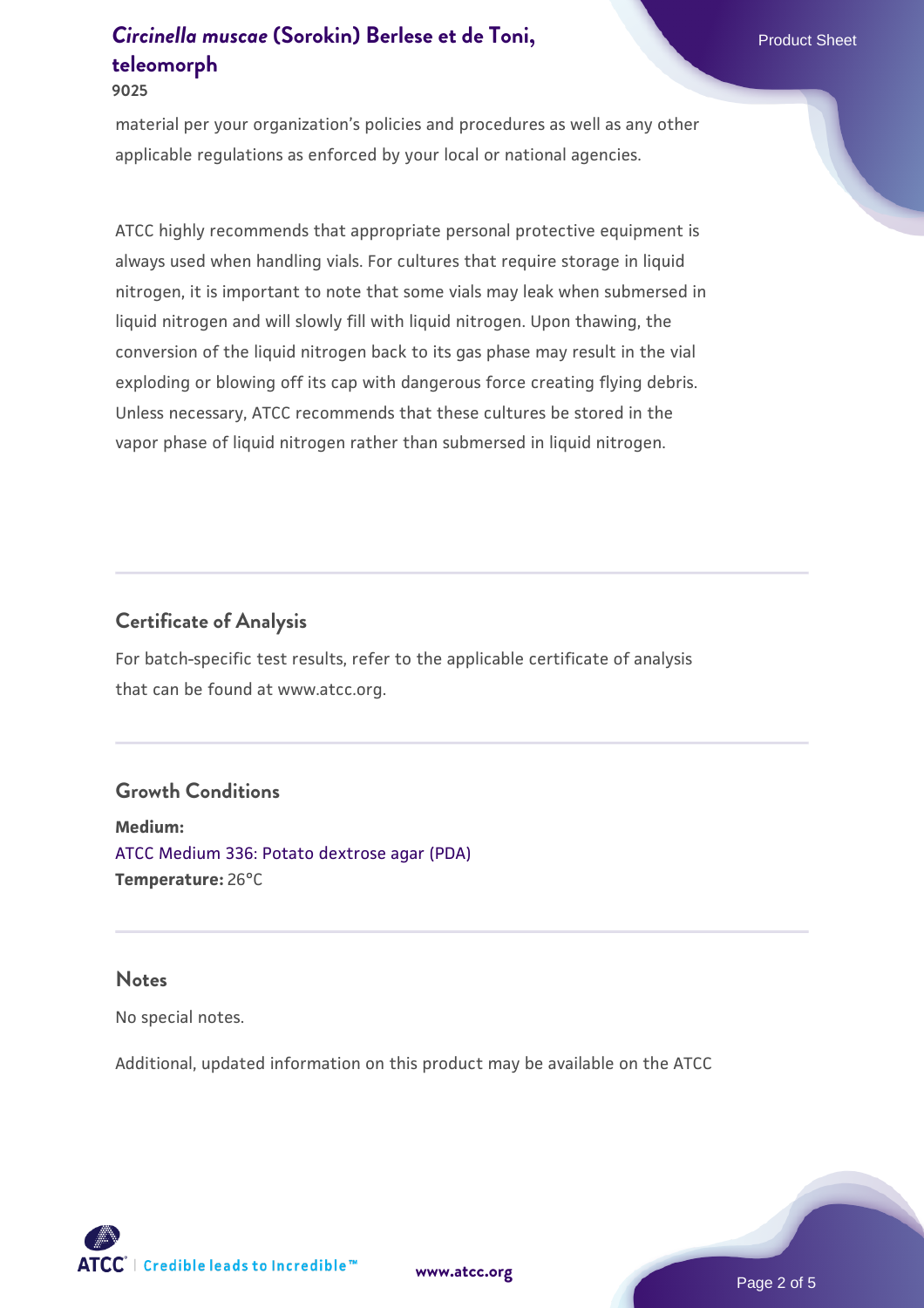**9025**

web site at www.atcc.org.

# **Material Citation**

If use of this material results in a scientific publication, please cite the material in the following manner: *Circinella muscae* (Sorokin) Berlese et de Toni, teleomorph (ATCC 9025)

# **References**

References and other information relating to this material are available at www.atcc.org.

# **Warranty**

The product is provided 'AS IS' and the viability of ATCC® products is warranted for 30 days from the date of shipment, provided that the customer has stored and handled the product according to the information included on the product information sheet, website, and Certificate of Analysis. For living cultures, ATCC lists the media formulation and reagents that have been found to be effective for the product. While other unspecified media and reagents may also produce satisfactory results, a change in the ATCC and/or depositor-recommended protocols may affect the recovery, growth, and/or function of the product. If an alternative medium formulation or reagent is used, the ATCC warranty for viability is no longer valid. Except as expressly set forth herein, no other warranties of any kind are provided, express or implied, including, but not limited to, any implied warranties of merchantability, fitness for a particular purpose, manufacture according to cGMP standards, typicality, safety, accuracy, and/or noninfringement.

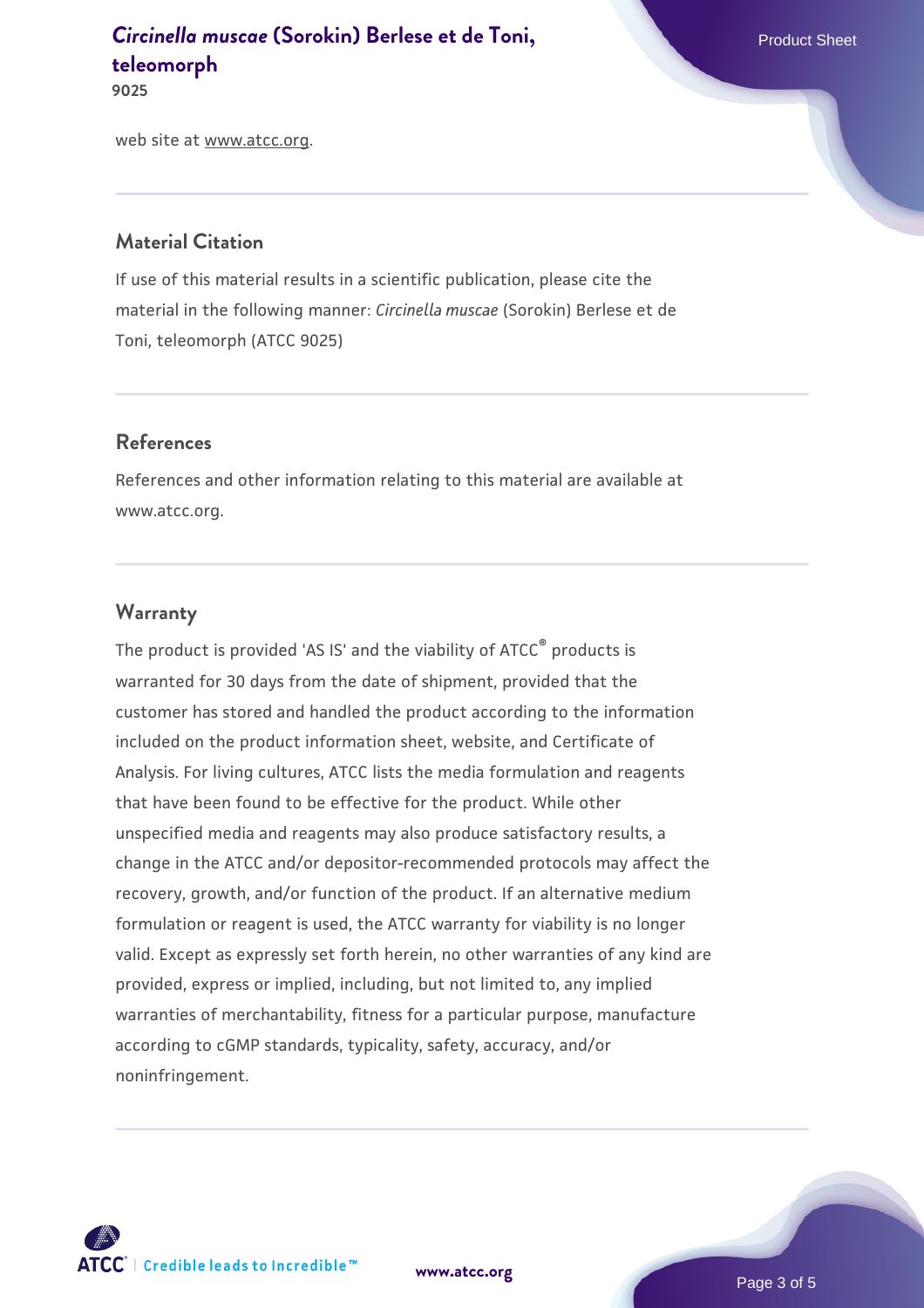# **Disclaimers**

This product is intended for laboratory research use only. It is not intended for any animal or human therapeutic use, any human or animal consumption, or any diagnostic use. Any proposed commercial use is prohibited without a license from ATCC.

While ATCC uses reasonable efforts to include accurate and up-to-date information on this product sheet, ATCC makes no warranties or representations as to its accuracy. Citations from scientific literature and patents are provided for informational purposes only. ATCC does not warrant that such information has been confirmed to be accurate or complete and the customer bears the sole responsibility of confirming the accuracy and completeness of any such information.

This product is sent on the condition that the customer is responsible for and assumes all risk and responsibility in connection with the receipt, handling, storage, disposal, and use of the ATCC product including without limitation taking all appropriate safety and handling precautions to minimize health or environmental risk. As a condition of receiving the material, the customer agrees that any activity undertaken with the ATCC product and any progeny or modifications will be conducted in compliance with all applicable laws, regulations, and guidelines. This product is provided 'AS IS' with no representations or warranties whatsoever except as expressly set forth herein and in no event shall ATCC, its parents, subsidiaries, directors, officers, agents, employees, assigns, successors, and affiliates be liable for indirect, special, incidental, or consequential damages of any kind in connection with or arising out of the customer's use of the product. While reasonable effort is made to ensure authenticity and reliability of materials on deposit, ATCC is not liable for damages arising from the misidentification or misrepresentation of such materials.

Please see the material transfer agreement (MTA) for further details regarding the use of this product. The MTA is available at www.atcc.org.

**Copyright and Trademark Information**